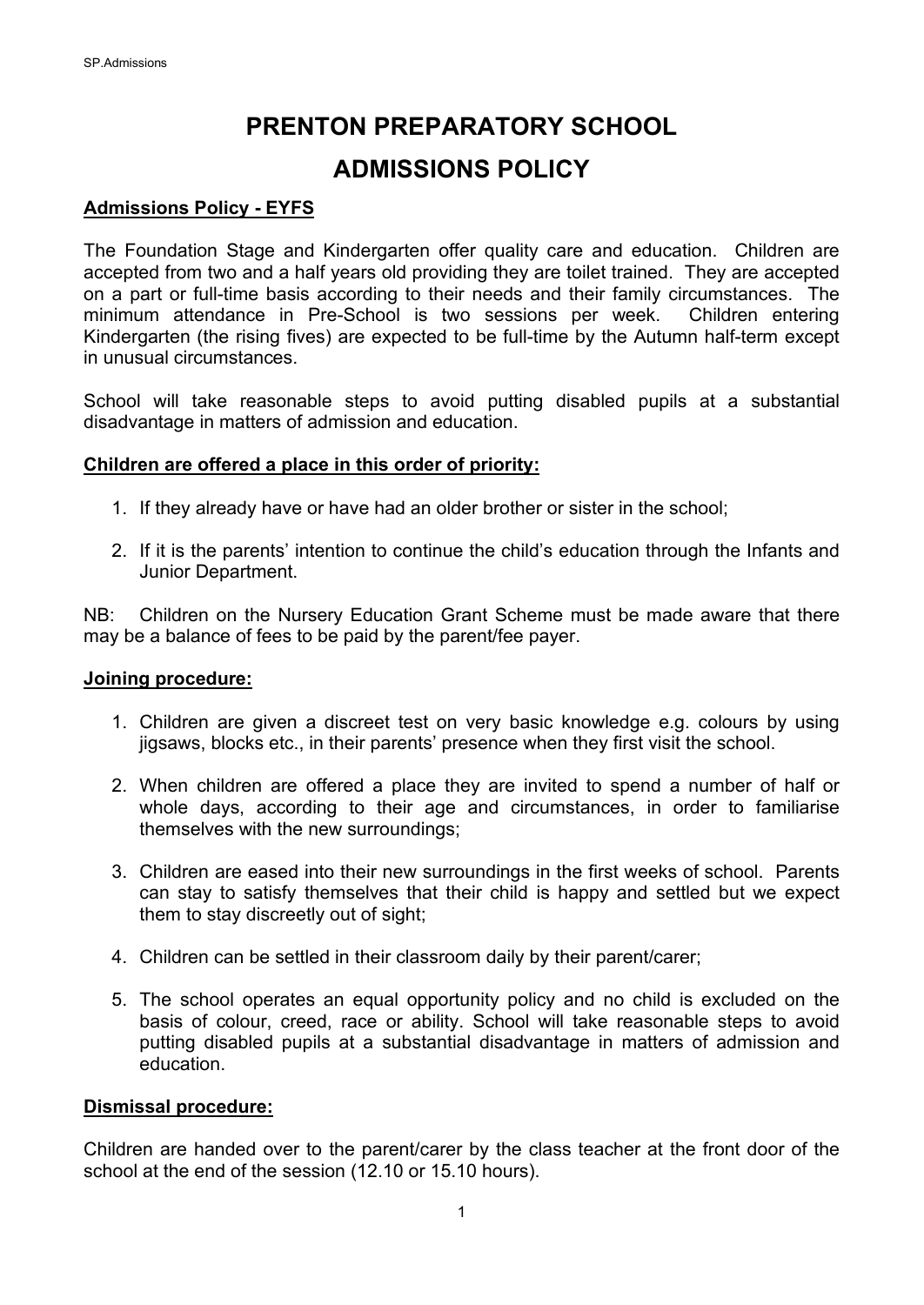Children are never handed over to another person unless by a prior arrangement which includes a formal introduction of that person to the staff.

Parents/carers who arrive late are asked to wait until all classes have been dismissed before they enter the school building to collect their child from the late room (at 15.10 hours children will be supervised by the duty teacher until 15.30 hours when they are accompanied to after-school care.

#### **Sickness:**

Parents/carers are requested not to send their child into school whey they are ill or have a contagious infection i.e. chicken pox, conjunctivitis etc., in such cases we follow the advice of Wirral Health Authority and reserve the right to refuse admission.

#### **General Information**

There are a number of forms that it is necessary to complete for a child's well-being in school e.g. medical history, contact addresses and telephone numbers.

It is vital that these forms are completed accurately and returned to school without delay. The school should be notified of any changes immediately.

#### **Fees:**

Please see separate fees list.

#### **Admissions Policy - Infants and Juniors**

After the initial interview with a child's parent, and they have shown an interest in the school, the child is invited to spend a day or half a day in the school as appropriate. During this first visit the form teacher takes the opportunity to assess the child's ability discreetly in basic numeracy, literacy, speaking and listening. The child is introduced to the prospective classmates and placed with a group of children, chosen by the teacher, who will look after the new child and show him/her "the ropes". Attention is paid by the teacher and supervisors to see how the new child interacts with his/her peers.

At the end of the visit the form teacher speaks to the child's parents giving a frank assessment of the child's performance and recommendations are made.

If the parents decide to place the child in Prenton Preparatory School an Admission Form is signed and further visits arranged. Parents are informed of school rules and of the information necessary on their child - medical history, forms etc. to be filled in.

PPS operates an equal opportunities policy and no child is excluded on the basis of colour, creed, race or ability. It is school policy however to inform parents of their child's true potential. School will take reasonable steps to avoid putting disabled pupils at a substantial disadvantage in matters of admission and education.